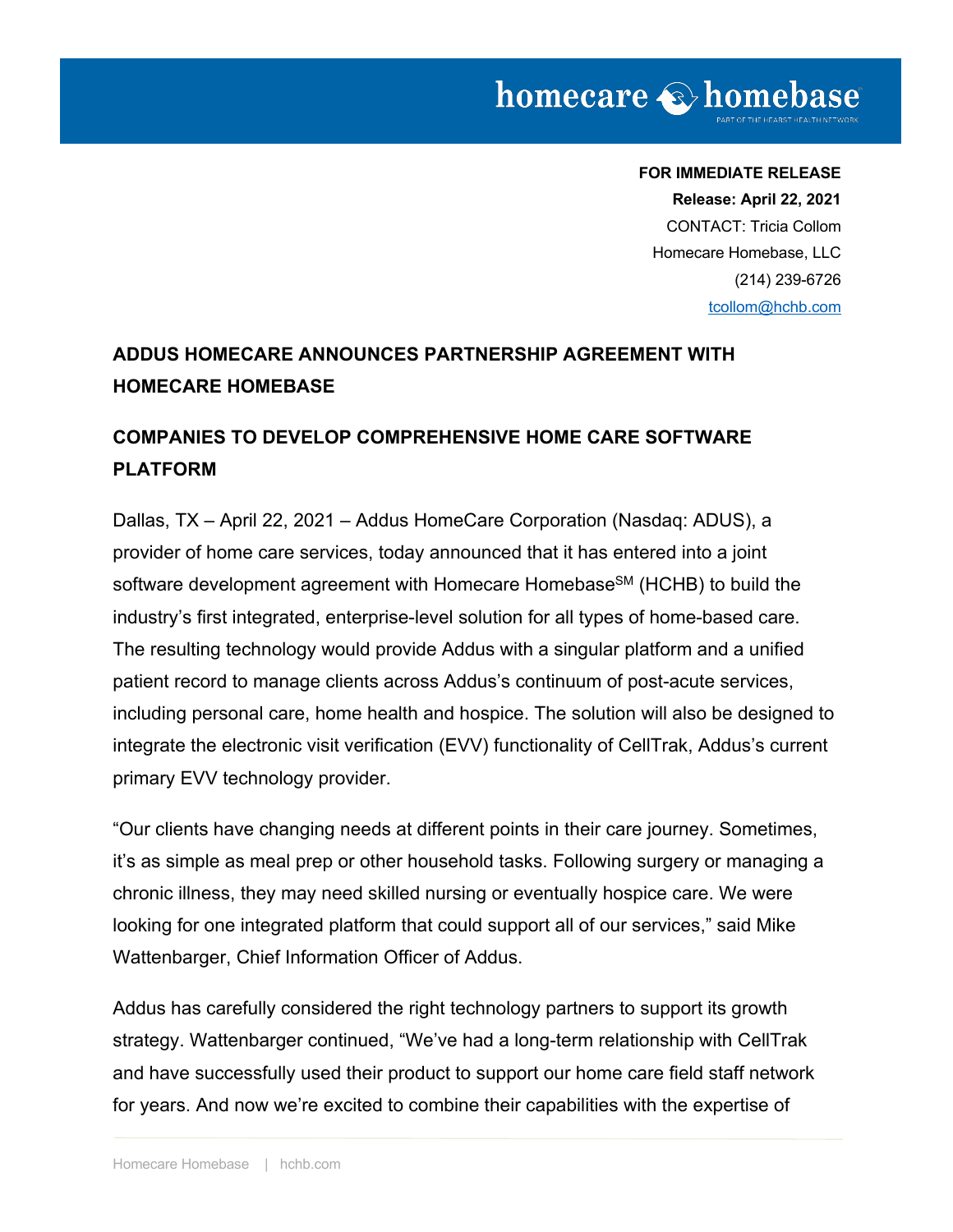HCHB to create a robust, all-inclusive solution designed to optimize scheduling, streamline authorization management, enable EVV compliance, enhance outcomes and ease back-end compliance, billing and payment processes."

The development process contemplates collaboration on user experience creation and back-end functionality design and is expected to result in an initial transition to production beginning in early 2022.

Scott Pattillo, Chief Strategy Officer of HCHB, commented, "We're thrilled to be working with Addus and CellTrak to build technology that can truly focus on all home-based care. We expect this partnership not only to empower exceptional patient care, but also to add greater value for our growing user base of agency customers by enabling them to extend visibility in their relationships with clients across the health care continuum."

#### **About Addus HomeCare**

Addus HomeCare is a provider of home care services that primarily include personal care services that assist with activities of daily living, as well as hospice and home health services. Addus HomeCare's consumers are primarily persons who, without these services, are at risk of hospitalization or institutionalization, such as the elderly, chronically ill and disabled. Addus HomeCare's payor clients include federal, state and local governmental agencies, managed care organizations, commercial insurers and private individuals. Addus HomeCare currently provides home care services to approximately 44,000 consumers through 208 locations across 22 states. For more information, please visit www.addus.com.

Contacts: Brian W. Poff *Executive Vice President, Chief Financial Officer* Addus HomeCare Corporation (469) 535-8200 | investorrelations@addus.com

Dru Anderson Corporate Communications, Inc. (615) 324-7346 | dru.anderson@cci-ir.com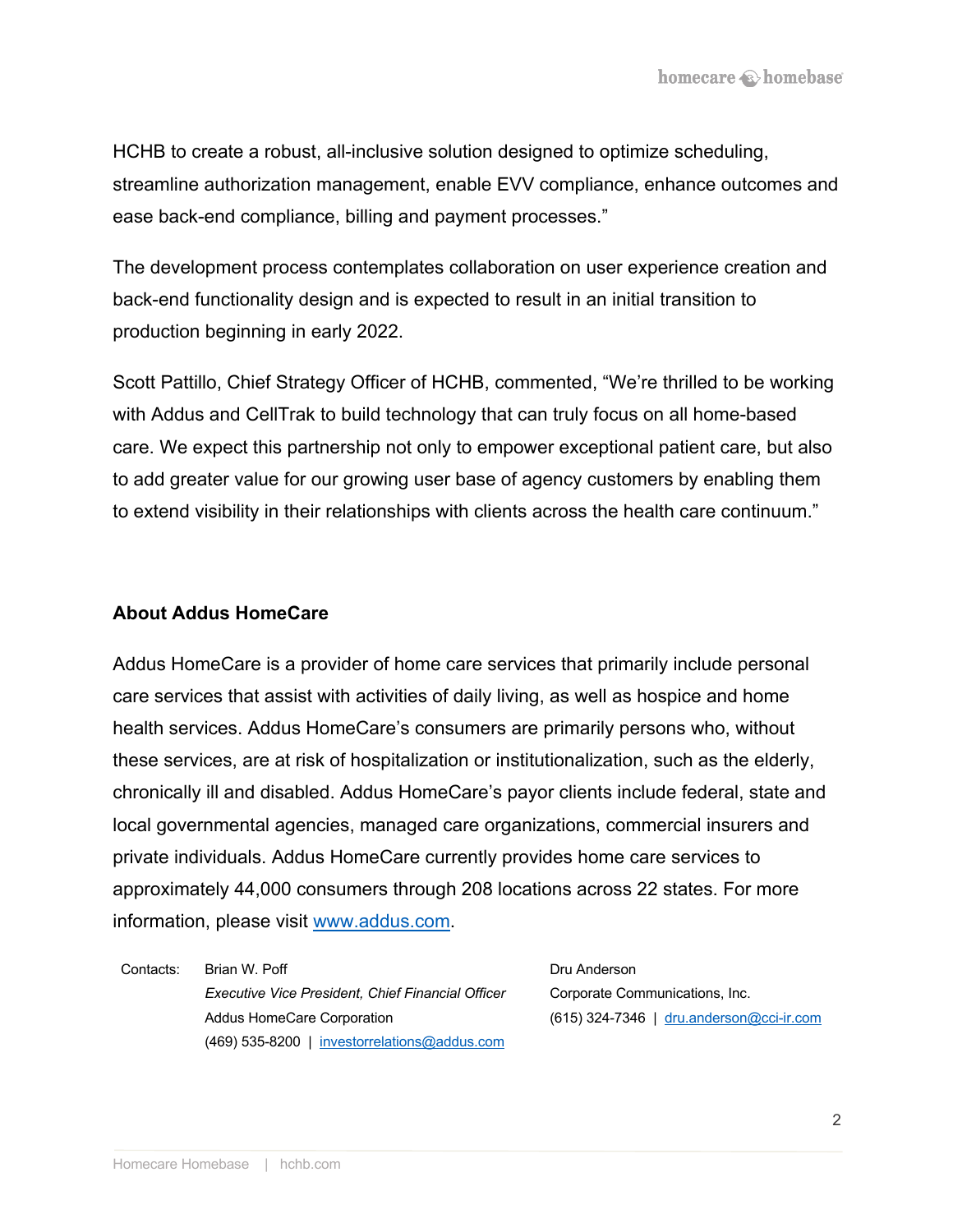### **About CellTrak**

CellTrak, used by leading providers from home care, hospice and behavioral health agencies, offers a mobile app, interactive voice response (IVR) system, and web portal that uniquely includes data analytics and real-time messaging to give providers the ability to manage, monitor and connect with field caregivers to improve outcomes. Over 500 million visits have been electronically verified by CellTrak across the US, UK and Canada by over 130,000 caregivers. CellTrak's strategic partnerships with the leading EMRs and EVV aggregators allows for easy implementations and delivery of the best of breed solutions in the industry. For more information, visit www.celltrak.com.

### **About Homecare Homebase, LLC**

Homecare Homebase is a Dallas-based software leader offering hosted, cloud-based solutions to streamline operations, simplify compliance and boost clinical and financial outcomes for home-based care agencies. Our customized mobile solutions enable realtime, wireless data exchange and communication between field clinicians, physicians and office staff for better care, more accurate reporting and improved revenue cycle management. Founded by industry veterans in 1999, the company is now part of the Hearst Health network. For more information visit www.hchb.com or call us toll-free at 1- 866-535-HCHB (4242).

#### **About Hearst Health**

The mission of Hearst Health is to help guide the most important care moments by delivering vital information into the hands of everyone who touches a person's health journey. Each year in the U.S., care guidance from Hearst Health reaches 85 percent of discharged patients, 205 million insured individuals, 103 million home health visits and 3.2 billion dispensed prescriptions. The Hearst Health network includes FDB (First Databank), Zynx Health, MCG, Homecare Homebase and MHK (formerly MedHOK).